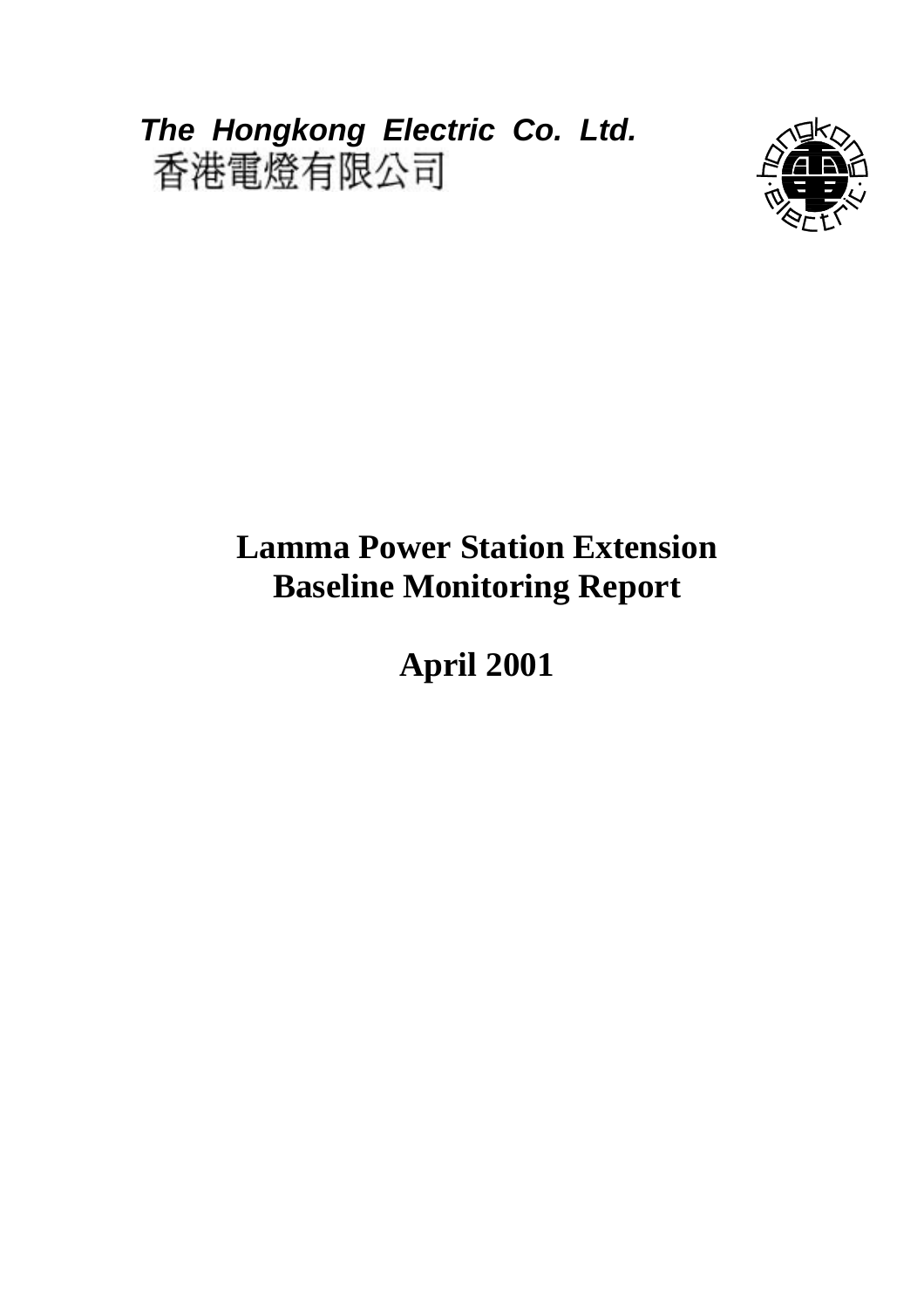## **TABLE OF CONTENTS**

## **EXECUTIVE SUMMARY**

| 1.  | <b>INTRODUCTION</b>                           | $\mathbf{1}$   |
|-----|-----------------------------------------------|----------------|
| 1.1 | Purpose of the Report                         | $\mathbf{1}$   |
| 1.2 | Background                                    | $\mathbf{1}$   |
| 1.3 | Structure of the Baseline Monitoring Report   | $\overline{2}$ |
| 2.  | <b>AIR QUALITY</b>                            | $\mathbf{3}$   |
| 2.1 | <b>Monitoring Requirements</b>                | 3              |
| 2.2 | <b>Monitoring Locations</b>                   | $\mathfrak{Z}$ |
| 2.3 | Monitoring Parameters, Frequency and Duration | 3              |
| 2.4 | <b>Monitoring Equipment</b>                   | $\overline{4}$ |
| 2.5 | <b>Monitoring Methodology</b>                 | 5              |
| 2.6 | <b>Results And Observations</b>               | 5              |
| 2.7 | <b>Action and Limit Levels</b>                | 6              |
| 3.  | <b>NOISE</b>                                  | 8              |
| 3.1 | <b>Monitoring Requirements</b>                | 8              |
| 3.2 | <b>Monitoring Locations</b>                   | 8              |
| 3.3 | Monitoring Parameters, Frequency and Duration | 9              |
| 3.4 | <b>Monitoring Equipment</b>                   | 10             |
| 3.5 | <b>Monitoring Procedures</b>                  | 10             |
| 3.6 | <b>Results &amp; Observations</b>             | 10             |
| 3.7 | Monitoring Frequency, Action and Limit Levels | 12             |
| 4.  | <b>WATER QUALITY</b>                          | 13             |
| 4.1 | <b>Action and Limit Levels</b>                | 13             |
| 5.  | <b>MARINE ECOLOGICAL SURVEY</b>               | 15             |
| 6.  | <b>CONCLUSION</b>                             | 16             |